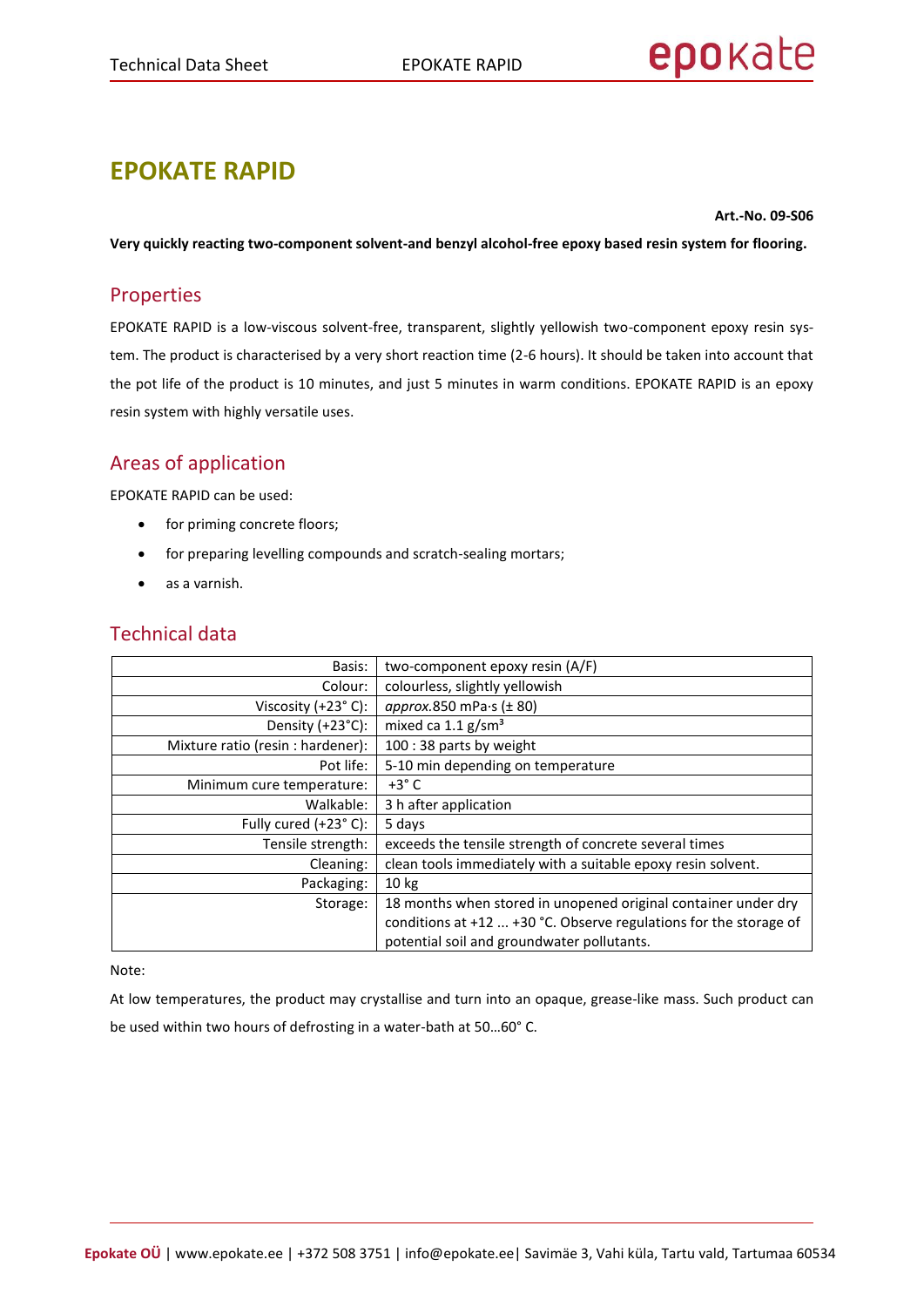## Requirements to the surface being coated:

The concrete surfaces should be:

- dry, hard and load-bearing;
- free of dust, loose particles, oil and grease;
- protected against moisture penetrating or rising from beneath the concrete surface;
- strength min C20/25;
- min 28 days old;
- tensile strength  $\geq 1.5$  N/mm<sup>2</sup>;
- moisture content below 4%.

The recommended surface treatment methods are sand or bead blasting, diamond grinding or milling.

## Product preparation

Component A (resin) and component B (hardener) are delivered in the predetermined mixing ratio. Ensure that the hardener drains completely from its container to the resin container. Mixing of the combined resin system is to be carried out with a suitable mixer for approx. 2 minutes at 300 rpm, mixing both from the bottom and edges of the container. It is important to ensure the hardener is evenly dispersed in the resin component. The minimum temperature during mixing should be +15° C. Decant the mixed material into a larger container and mix through once again for approx. 1 minute. The sand and other fillers added to the mixed material should be dry and at a temperature of min. +15° C.

## Methods of application and norms for consumption

#### 1. Primer

Apply EPOKATE RAPID to the substrate in one coating and fill the substrate pores by rolling over them. Apply a bonding spread (dry quartz sand) on the fresh, uncured primer layer. Grain size 0.1-0.3 or 0.4-0.8 mm, depending on the structure of the applied resin coating. Before applying a new coating, make sure to remove any loose sand grains that did not bond with the primer layer. Consumption norms per 1 mm of layer thickness are presented in the following table.

| Norms for consumption:            |                     |
|-----------------------------------|---------------------|
| EPOKATE RAPID   300-500 $g/m^2$   |                     |
| Quartz sand                       | approx. 1.0 $kg/m2$ |
| $($ ø 0.1-0.3 / 0.4-0.8 mm grain) |                     |

#### 2. Self-levelling compound

First, prime the substrate with EPOKATE KRUNT or EPOKATE RAPID and apply a bonding spread (see Section 1). To prepare the self-levelling compound, combine the EPOKATE RAPID resin and hardener and add quartz sand according to the mixing ratios given below. In case of vertical or steeply sloping surfaces, a thixotropic agent (e.g. Sylothix) should be added to the mixture at a rate of 2-5% by weight, depending on the steepness of the slope.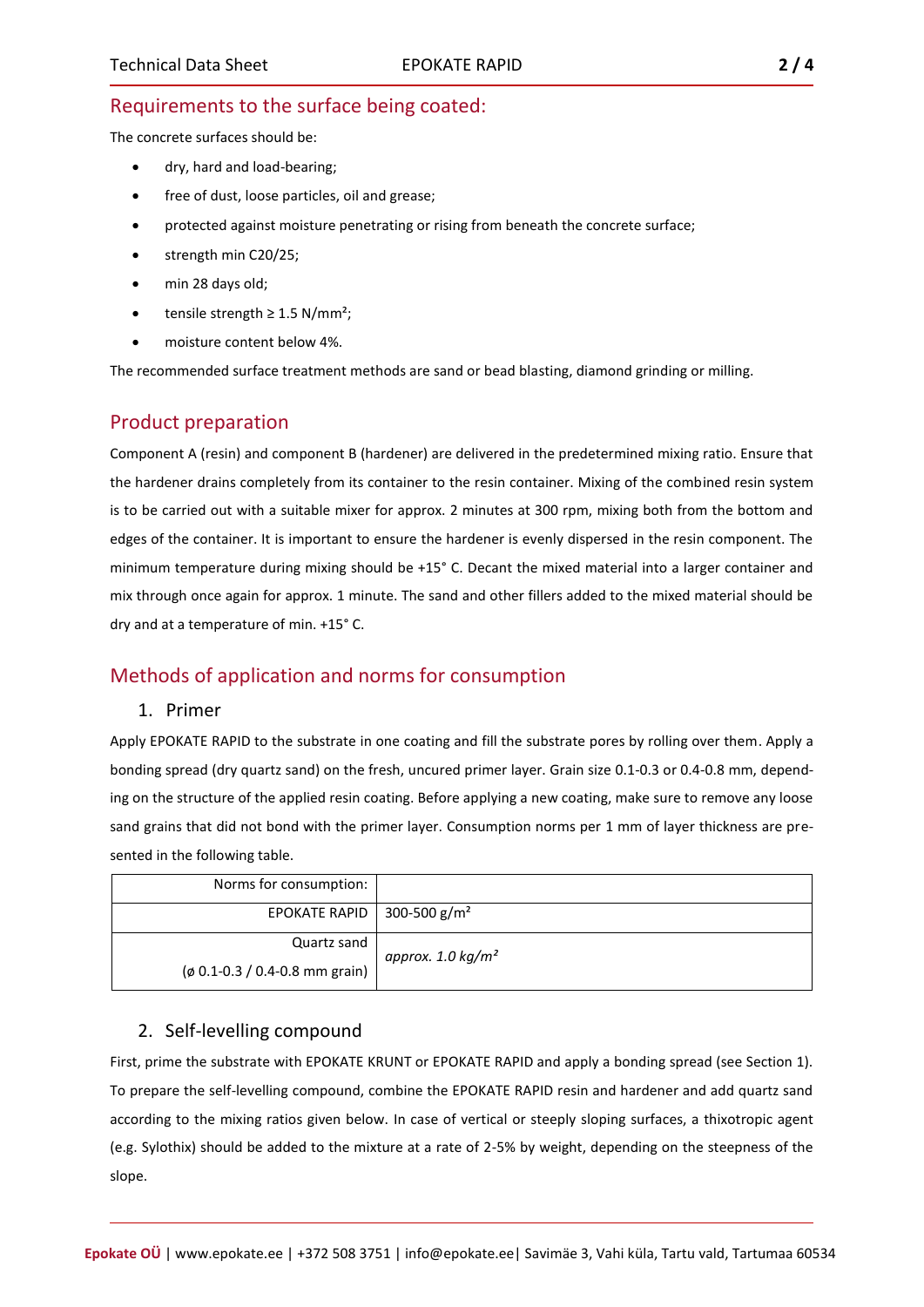| EPOKATE RAPID   1.0 kg                              |  |
|-----------------------------------------------------|--|
| Quartz sand ( $\phi$ 0.1-0.3 mm grain)   0.2-0.4 kg |  |

Apply the self-levelling compound on the cured primer with a notched trowel. Add a roughening spread (dry quartz sand) to the levelling compound to achieve a slip-resistant surface texture. Consumption norms per 1 mm of layer thickness are presented in the following table.

| Norms for consumption:                                       |                          |
|--------------------------------------------------------------|--------------------------|
| <b>EPOKATE RAPID</b>                                         | approx. 0.8 $kg/m2$      |
| Quartz sand (ø 0.1-0.3 mm grain)   0.2-0.4 kg/m <sup>2</sup> |                          |
| Roughening spread                                            | approx. 2.5–3.5 $kg/m^2$ |
| (ø 0.4-0.8 / 0.8-1.2 mm grain)                               |                          |

#### 3. Scratch-sealing mortars

First, prime the substrate with EPOKATE RAPID and apply a bonding spread (see Section 1). To prepare the scratch-sealing mortar, combine the EPOKATE RAPID resin and hardener. Pour the quartz sand into a horizontal mixer (preferably) and add the homogenised resin system (mixed resin and hardener) during the mixing, observing the mixing ratio given below. Make sure that the filler material and binder are thoroughly combined.

| EPOKATE RAPID   10 kg                    |  |
|------------------------------------------|--|
| Quartz sand (ø 0.3-1.5 mm grain)   75 kg |  |

Apply the scratch-sealing mortar on the primer in a 5 mm layer, level out, and pack immediately with the help of a trowel or grinder. Consumption norms per 1 mm of layer thickness are presented in the following table.

| Norms for consumption:                                 |                                     |
|--------------------------------------------------------|-------------------------------------|
|                                                        | EPOKATE RAPID   approx. 250 $g/m^2$ |
| Quartz sand (ø 0.3-1.5 mm grain)   2 kg/m <sup>2</sup> |                                     |

# Health and safety

EPOKATE RAPID is a low-toxicity epoxy resin system with no added solvents. As the product is based on an epoxy resin it may cause irritation and even hypersensitivity (allergy) upon skin contact. Hence, suitable protective equipment should be worn while the product is in liquid form to avoid contact with skin. Once reacted (cured), the product is completely harmless. Component B (hardener) is caustic. When handling and working with the product, please observe the safety requirements detailed in the Material Safety Data Sheet. All government health and environmental regulations and directives must also be followed. Product residues are to disposed of under the waste disposal code (epoxy resin).

## Notes:

- The temperature of the product, environment and substrate should be at least 12 °C, or at least 3 °C above the dew point temperature. Relative humidity must not exceed 80%.
- The bond between individual coats can be affected by the presence of dust or moisture.